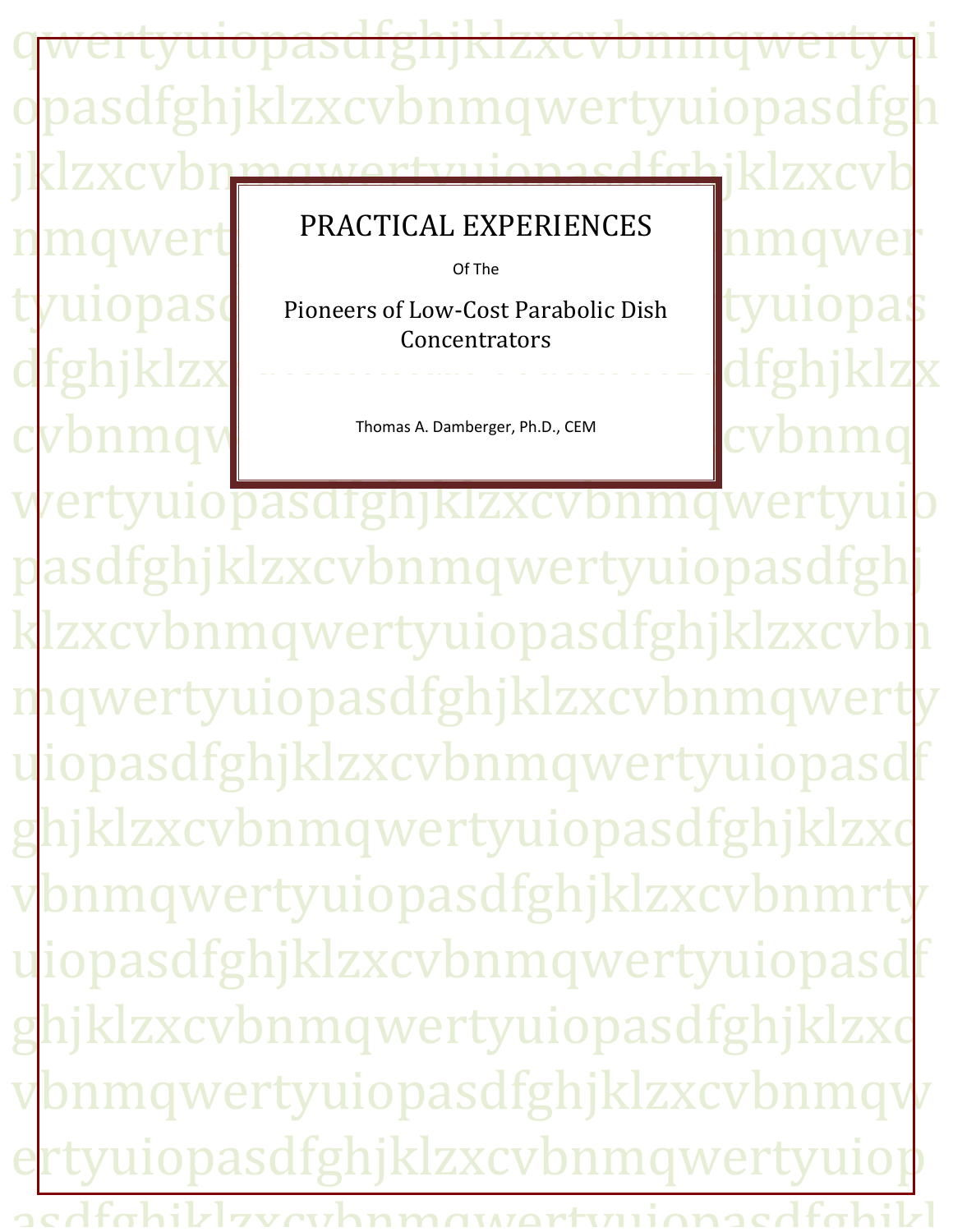# **PRACTICAL EXPERIENCES OF THE PIONEERS**

## **Background**

History provides sufficient evidence to doubt the economic success of any solar scheme. It is clear that solar energy has its place in society. Making practical use of both successes and failures provide the necessary steps to avoid the pitfalls of the past. This allows the goals for both performance and economic success of the next generation renewable energy to exceed expectations with reasonable risks.

The co-founders of OMNIUM-G have been directly involved with solar thermal technology using point-focusing parabolic dish concentrators since 1973. The principals are sole owners of patents and trade secrets created as partners in a partnership called OMNIUM-G. At OMNIUM-G in the mid 1970's, they developed, manufactured, and delivered singlecollector solar powered electrical generating systems worldwide to customers in private industry, universities, government agencies, and individual consumers.

In-house development of a wide range of manufacturing technologies assured a strong proprietary knowledge base. A thorough understanding of these fabrication processes produced a level of error-free product design specifications unobtainable with manufacturing outsourcing. A staff of 40 specialists working in a 16,000

square foot manufacturing facility (plus 8,000 sq ft test area) located in Anaheim, California produced early single-collector systems at the rate of one system per month.

During this period, both the business and its customers were funded or motivated by government sponsored solar initiatives**<sup>1</sup>** . The business ceased operations in 1982 when such initiatives were no longer available, both domestically and internationally. Of course, all units have gone through the basic research for which intended and have long since been dismantled.

In the intervening period the principals have come to realize that solar energy harvesting had to be at a

 $\overline{a}$ 



scale much larger than single collector systems. In 1989, the task of designing a system of practical size was started. The engineering task, including trade-off analyses and design to the piece-part level, was accomplished. A considerable amount of manufacturing engineering was also accomplished. The result is a refined design of an optimally sized ondemand solar electrical generating system, called CENICOMTM (**C**oncept for an **E**nergy-**N**eutral **I**ndustrial **COM**plex.

A thorough understanding of the refined design is based on finely tuned "lessons learned" methods validated in the mid-1970's for single-collector systems. An archive of documentation is included in Appendix A. This substantial historical experience points to the means of producing critical components that will be difficult for any competitor to match. These

> methods have led to a product that will endure a 30-year life. For a competing company or technology to attract market share, they will have to undergo a similar investment in manpower to equivalently compete with the extraordinary physical specifications of the process (manufacturability, transportability, reliability and maintainability). Its introduction to the market will secure its market position and dominance for years to come.

All system design engineering and component manufacture design have been done to establish the best procedures for manufacturing, testing, packaging, shipping and on-site assembly. No further inventions are required. Remaining design definition is primarily devoted to updating drawings, procedures, and material selection to current market choices, costs, and availability.

## **Key Individuals**

## Stan Zelinger – Acting CEO and General Manager

As a Co-founder of OMNIUM-G, Mr. Zelinger managed the company's worldwide business relationships and assisted in the design of the electromechanical solar energy power generation system. He has over thirty-five years experience using

**<sup>1</sup>** Grant money, Small Business Association loans, or consumer tax credits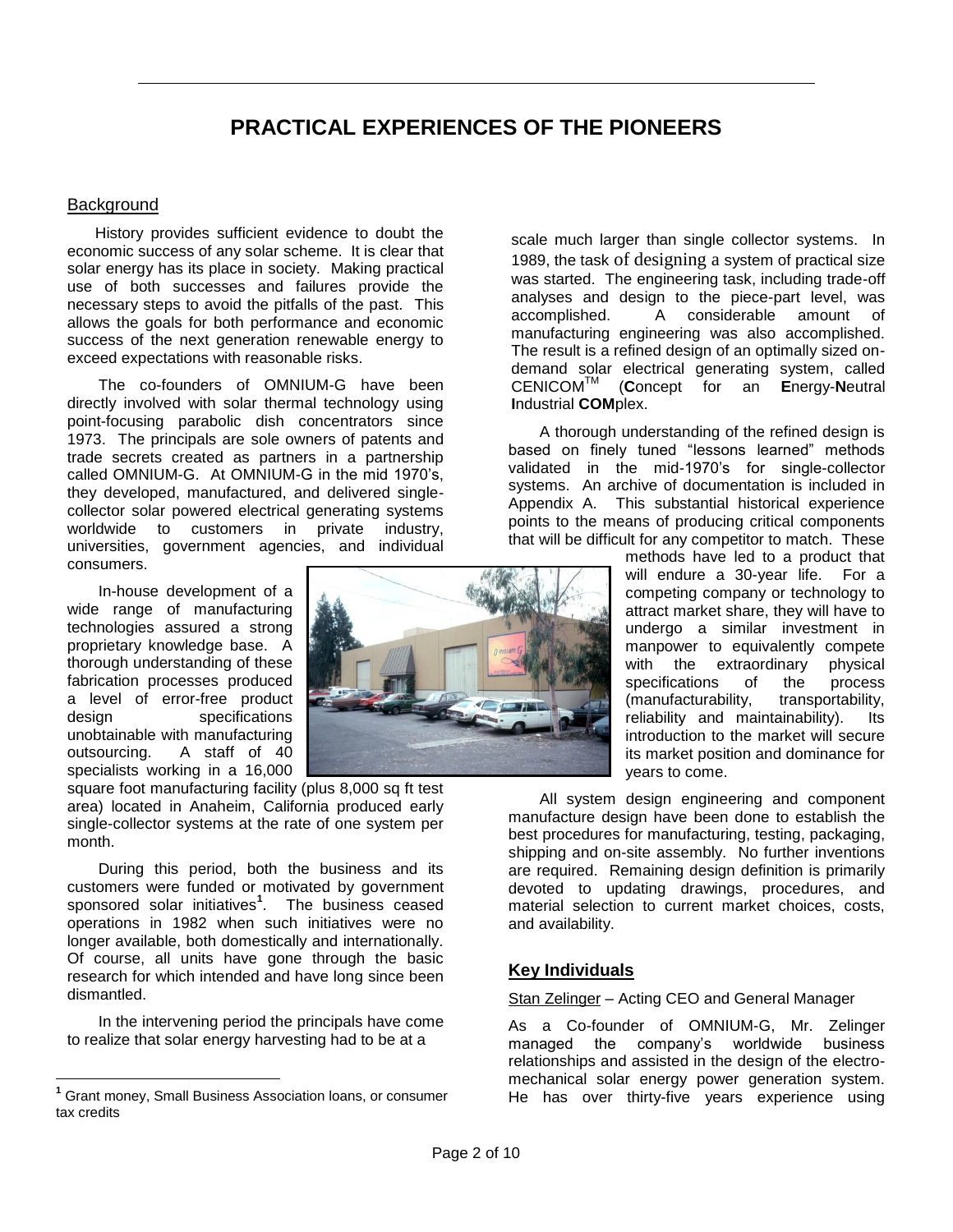computer technology for design and simulation of products. Mr. Zelinger held positions of Vice President of Marketing and Sales to General Manager. He has a BS in Electrical Engineering (with honors) from the University of Colorado and an MS in Electrical Engineering from the University of Southern California.

## Sam Lazzara – Chief Technical Officer

As a Co-founder of OMNIUM-G, Mr. Lazzara designed and engineered the *CENICOM*™ process as well as all previous configurations of OMNIUM-G's technologies. He has forty years experience in engineering research and development involving electromagnetic radiation, high-energy lasers, highpowered optical systems, high-temperature effects on materials, large lightweight precision mirrors, and Rankine cycle machines. Mr. Lazzara held the position of Senior Scientist at General Motors Hughes Electronic Corporation. He has a BS in Electrical Engineering from the University of Illinois along with graduate studies at the University of Southern California.

#### Bill Dampier – Chief Operating Officer

As a co-founder of OMNIUM-G, Mr. Dampier is involved in the development and construction of pointfocusing parabolic concentrators, solar-thermal electric power plants, and thermal energy storage. With over thirty-seven years experience in engineering and management of large-scale projects, he managed factory operations during the development and manufacture of all Omnium-G products. Mr. Dampier held an executive position at General motors Hughes Electronics Corporation, retired after 37 years to invest full time to *CENICOM*™. He has a BS in Electrical Engineering from the University of Florida and has extensive education and training in System Engineering and Project Management.

Thomas A. Damberger, Ph.D., CEM – President Consortium of Alternate Energies – Project Development

With over thirty-five years of experience in renewable energy, Dr. Damberger has installed many solar thermal and cogeneration systems throughout the southwest. He brought his company as a resource to project development by working with governmental agencies and Indian tribes. He holds a Ph.D., from Walden University and dual degrees in Public Administration from California State University Long Beach and San Diego State University.

## **Team History**

The initial founders are a group of engineers and scientists with a wide variety of professional qualifications and expertise in solar energy, largescale projects, research and development, engineering, manufacturing and logistics service. The combined strengths of this team include but are not limited to:

1. Thirty-seven years of a continuous business association in solarthermal power generation industry

- 2. Management of large-scale development and production programs
- 3. Leaders in commercial applications of solar thermal technology using high concentration parabolic dish technology
- 4. Substantial proprietary knowledge in thermal storage technology, electric power generation, and water desalination systems
- 5. Finely tuned "lessons learned" methods in a wide range of manufacturing technologies
- 6. Plentiful operations and maintenance field data
- 7. Solid reputation in computer modeling, mathematical analysis, and large database management
- 8. Substantial knowledge of both corporate and product development 9. Have developed methods for producing critical components and envisions the process required
- 10. Quality leadership, professional advisors, and technical specialists

#### **Appendix A–Archive of Experience & Documentation**

#### **1. Introduction**

A summary of excerpts from a bibliography of formally published reports, proceedings, proposals, and research projects provide substantial historical evidence of pragmatic implementation experience by OMNIUM-G. Also included is a list of nearly twodozen systems delivered worldwide, some of which are shown in the historical photo gallery section.

The company's principals designed, produced, delivered and installed single-collector systems world wide from 1973 to 1982. They have been directly involved with solar thermal technology using pointfocusing dish concentrators since the Nation's oil embargo of 1973. In 1977, the company won the prestigious IR-100 Award for one of the Nation's most significant products of the year. Our parabolic solar collector was one of the first pieces of equipment in the U.S. Department of Energy (DOE) outdoor testing facility in Golden, Colorado. In May 1978, it provided the photo-op background of President Carter's dedication of the Solar Energy Research Institute (SERI) (now National Renewable Energy Laboratory-NREL) and establishing the first National Sun Day. The first commercial, point-focusing dish system was provided to Jet Propulsion Laboratory's (JPL) Parabolic Dish Test Site (PDTS) in 1979 for commercial evaluation, O&M experience, and acquisition of cost data. An archive of documentation is included in the following section.

Through the years, continuous improvements evolved in a most cost-effective and pragmatic implementation of solar-thermal-electric processes.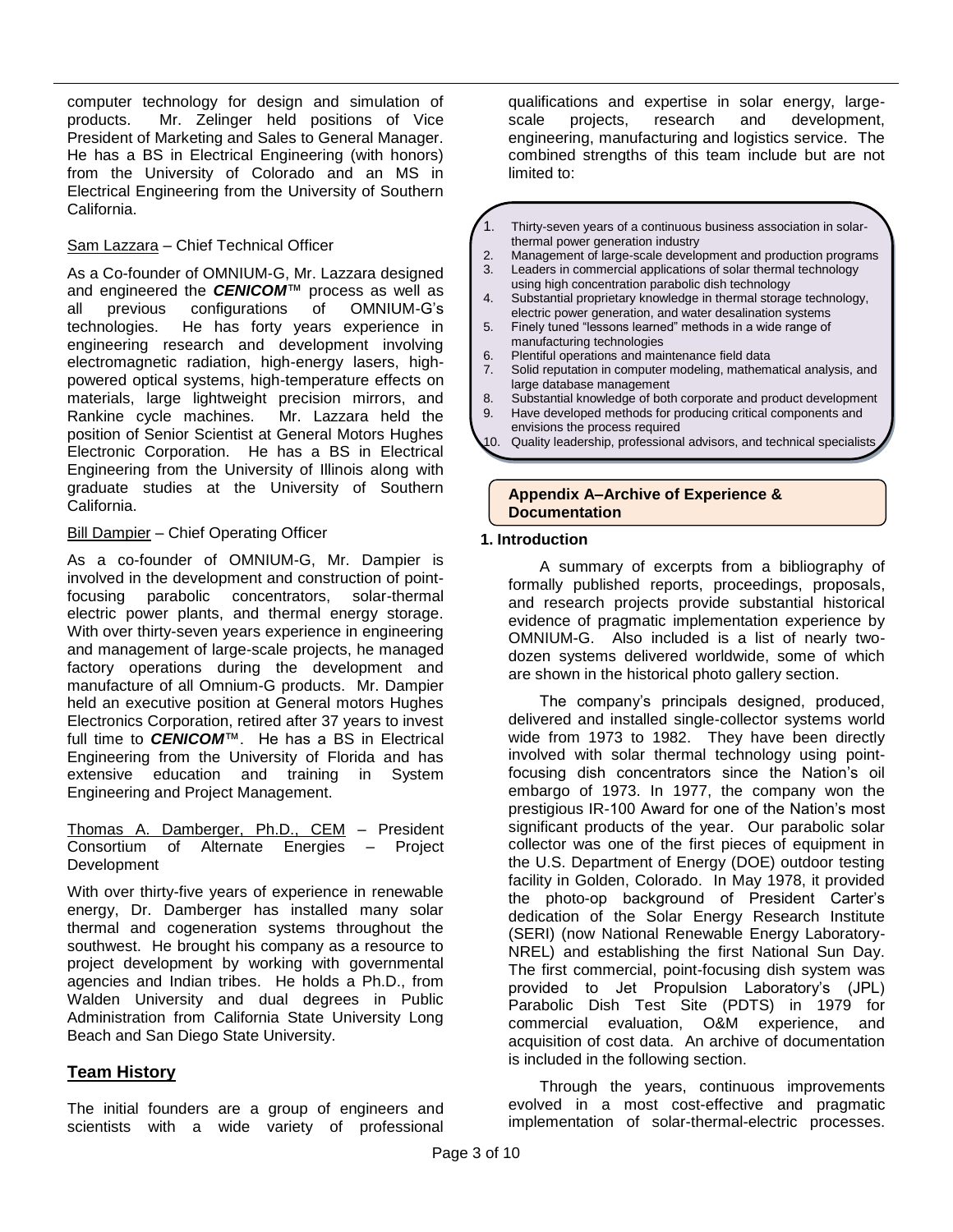Single-collector systems were supplied to Universities to enhance their research studies, supplied to developing nations and other foreign countries to evaluate rural use and village power systems, and finally to research institutions like the Solar Energy Research Institute and The California Institute of Technology. An attempt was made to market to the private sector.

These pioneering research and development projects in high-energy processes and dozens of other remote and urban locations in eight countries around the world led to the CENICOM™ process. The engineering design and statistical performance calculations were completed for this technology showing cost-effective regional energy production, even in urban America.

The CENICOM™ process is derived from over 37 years of refinement to the effort of collecting solar energy for convenient storage and conversion of thermal energy to electrical power for delivery when needed.



## **1. Independent Reports on OG Parabolic Dish**

 Beveridge, Brian "Parabolic Concentrator Designs and Concepts". Pasadena, CA: Jet Propulsion Laboratory; JPL 400-98; December 1980.

"The Solar Thermal Power Systems Project at JPL, sponsored by the U.S. Department of Energy (DOE) is assisting private industry in the development of costeffective, modular solar power systems for both thermal and electric applications"

Pages 12-13: Photo of OMNIUM-G dish undergoing system-level testing with implementation description of

concentrator reflective surface, support structure, drive mechanisms, control system, receiver, and thermal transport.



Flux Mapper Callorimeter

## **HTC Tracking Concentrator**

Zelinger, S. H. 1980. "The OMNIUM-G HTC-25 Tracking Concentrator". Proceedings of the First Semi-Annual Distributed Receiver Systems Program Review. Conference held in Lubbock, TX; 22-24 January 1980. JPL Publication 80-10.

Pages 23-24: "---Testing and evaluation of these dish power modules are performed at the JPL desert test site shown in Figure 7. Evaluation of early dish hardware is already taking place at this site. A 6 meter diameter dish module purchased commercially from the OMNIUM-G Company of Anaheim, CA has been under evaluation at the test site since early 1979---".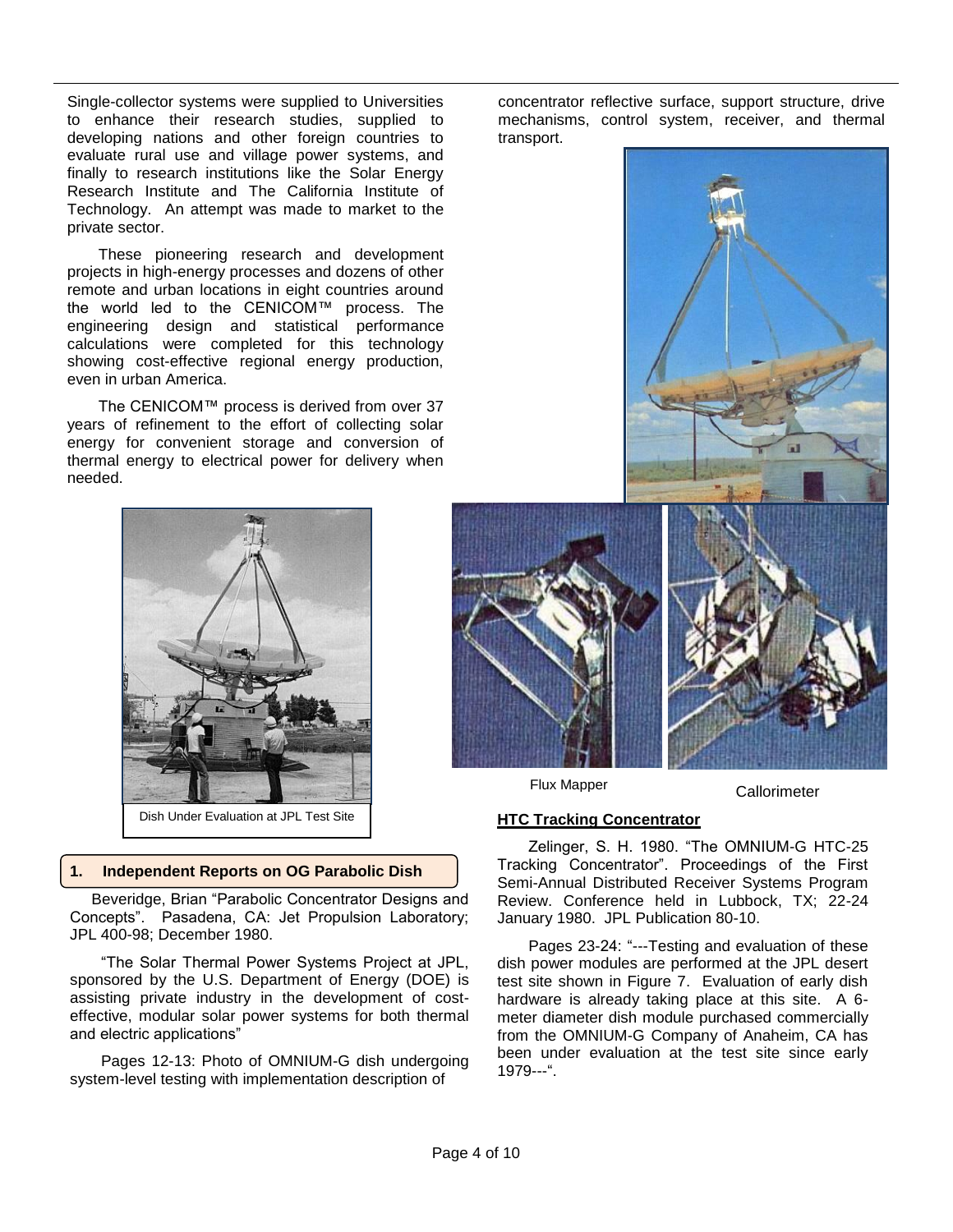Pages 53-57: "---This paper deals specifically with OMNIUM-G's model HTC-25 Tracking Concentrator, the initial problems and their subsequent solutions. These solutions have guaranteed the continued success in dramatically reducing the costs of the concentrator to the extent that large field applications may now be realized economically and to a high degree of reliability---"



#### **OG Concentrator Test Results**

Patzold, J. D. 1980. "OMNIUM-G Concentrator Test Results". Proceedings of the First Semi-Annual Distributed Receiver Systems Program Review. Conference held in Lubbock, TX; 22-24 January 1980. JPL Publication 80-10.

Pages 125-131: "---conducted a performance evaluation on a commercially available point-focus solar concentrator manufactured by the OMNIUM-G Company---"

## **OG-7500 Production Cost Analysis.**

(1) Fortgang, H. R. 1980. "Costing the OMNIUM-G System 7500". Proceedings of the First Semi-Annual Distributed Receiver Systems Program Review. Conference held in Lubbock, TX; 22-24 January 1980. JPL Publication 80-10.

Pages 139-144: "---A complete OMNIUM-G System 7500 was cost analyzed for annual production quantities ranging from 25 to 100,000 units per year. Parts and components were subjected to in-depth scrutiny to determine optimum manufacturing processes, coupled with make-or-buy decisions on materials and small parts. When production quantities increase – both labor and material costs reduce substantially. A redesign of the system that was analyzed could result in lower costs when annual production runs approach 100,000 units/year---".

(2) Blake, C A. 1980. "Cost Analysis of the OMNIUM-G System 7500 in Selected Annual Production Volumes". Report by Solar Thermal Systems Project, May 1980. Pasadena, CA: Jet Propulsion Laboratory; DOE/JPL 5105-23.

## **Solar Thermal Technology**

(1) Solar Thermal Energy Systems. "Annual Technical Progress Report FY 1980"; Golden, CO: Solar Energy Research Institute DOE/CS/1012-2.

Pages 20: "---A costing study that ranked 1- to 10-Mwe solar power systems, including dishes, troughs, component parabolic collectors, bowls, and central receivers, was completed; the results are shown in Figure I-17. The study was a companion to studies conducted by SERI and Battelle Pacific Northwest Laboratory. The results were similar, although ranking positions differed for some systems. The JPL study concluded that point-focusing systems in general, and dish systems in particular, have the lowest levelized busbar energy costs---".

"---Test results of thermal power output by the OMNIUM-G module [3] are shown in Fig.I-18".

Page 21: "---A number of 24-hour tests were performed on the OMNIUM-G module to gather operation and maintenance data. Thermal performance was assessed by using the OMNIUM-G 20.3-cm (8-in) diameter aperture converter (receiver) as a cold water calorimeter".



Page 22: "---The Point-Focusing Solar Test Site (PDTS) was established at Edwards Test Station in the California Mojave Desert to test point-focusing concentrator systems and related hardware for DOE". "The site occupies approximately 10 acres of the 600 acre Edwards Test Station (Fig. I-19 shows OMNIUM-G's 6-meter diameter parabolic dish)".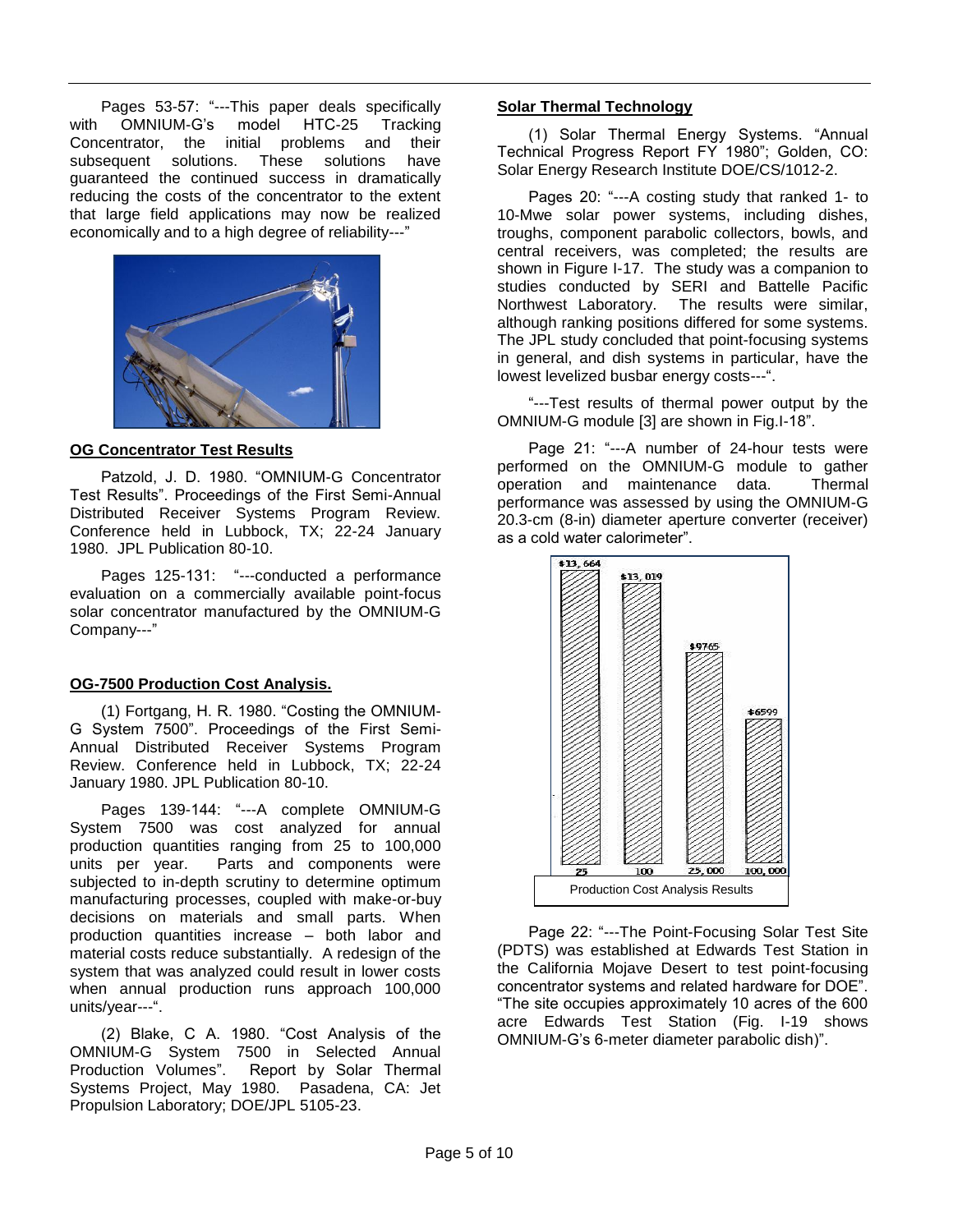

Page 32: "---The Southern New England Telephone Company was awarded a \$44,000 grant from DOE in 1979 toward construction of a \$100,000 parabolic dish system to provide power and space conditioning for a small switching station in Bethany, CT".

"---The telephone company awarded contracts to OMNIUM-G of Anaheim, CA for the dish module---". "---The installation was completed early in FY 1980, followed by system check-out and personnel training".



Page 103: "---The purpose of the Advanced Component Research Facility at SERI is to provide the capability to test and develop advanced components related to point-focus solar concentrating collectors". "---In late FY 1979 and continuing through FY 1980, two 6-meter dishes (purchased commercially from OMNIUM-G Company) were converted into flexible test loops to provide the aforementioned test capability. The north dish was converted into a high-temperature thermal test loop with the ability to deliver a wide range of coolant flow rates, pressures, and temperature for testing receivers over a wide variety of operating conditions. The south dish was converted into an optical test fixture with the development of several test

techniques including a real-time flux mapper, a technique for optical alignment (reverse reflection method), and the development of a cold-water calorimeter. The facility (including the OMNIUM-G dishes) is shown in Fig. 4-10 and results from the flux mapper are shown in Fig. 4-11".



(2) Jaffe, L. D. 1982. "Dish Concentrators for Solar Thermal Energy: Status and Technology Development". Report by Solar Thermal Power Systems Project, January 1982. Pasadena, CA: Jet Propulsion Laboratory; JPL Publication 81-43.

Page 8: "---Table 1 (page 8) is a summary of the characteristics of some current U.S. dish concentrator concepts; the concentrators are pictured in Figures 1 through 27 (pages 14 through 40)". Note: OMNIUM-G is the first dish concentrator to be evaluated and is pictured in Figure 1 on page 14.

Page 10-12: Optical materials for solar Concentrators. "---Metal sheet has the advantage of easy formability to doubly-curve shapes. Panels of polished aluminum sheet, generally with an anodized surface finish, have been used for dish concentrators (Figure 1 OMNIUM\_G Concentrator)". "---The optical element itself can be supported in a number of ways. A mirror may be placed on a continuous structural backing of metal, cellular glass, reinforced polymeric material (Fig. 1 OMNIUM G Concentrator), or wood". "---Dish solar concentrators most commonly use azimuth-elevation ("az-el") mounting (Figure 1 OMNIUM\_G Concentrator".

Page 14: Photograph of fully operational OMNIUM-G Concentrator at the JPL Test Site undergoing performance evaluation.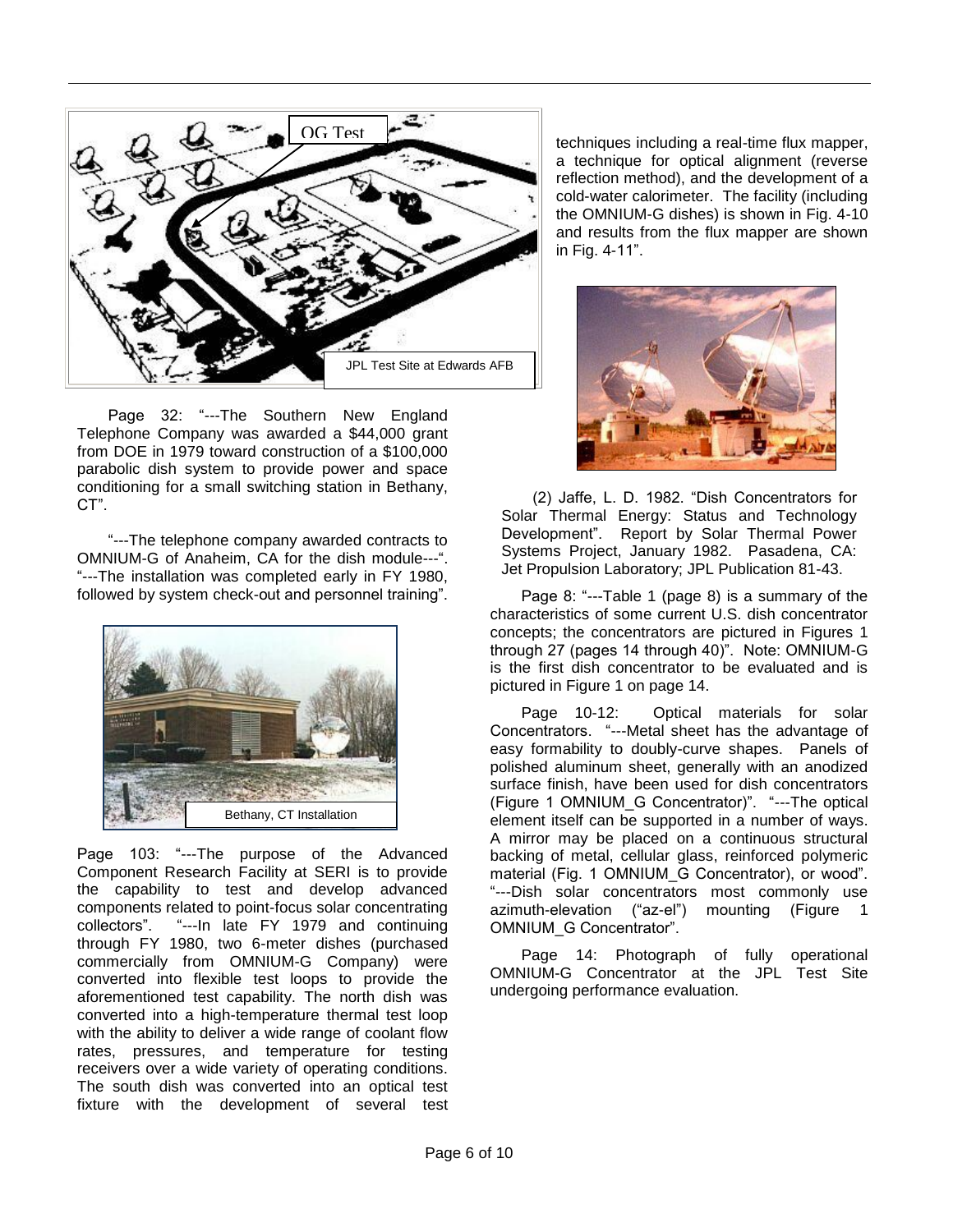

OG-7500 Concentrator at Jet Propulsion Laboratory (JPL), Edwards AFB

Pages 41-49: Section III Concentrator Performance and Cost

Pages 51-54: Section IV Technology **Development** 

Page 57: Section VI Summary

 (3) Solar Thermal Technology. "Annual Technical Progress Report FY1981; Volume1: Executive Summary". Pasadena, CA: Solar Energy Research Institute DOE/JPL-1060-53.

Page 5: "---significant progress occurred in two major areas of the parabolic dish program in FY 81. The first parabolic-dish solar total-energy plant neared completion; successful operation of the plant will provide a model for other potential industrial users".

 (4) Solar Thermal Technology. "Annual Technical Progress Report FY1981; Volume II: Technical". Pasadena, CA: Solar Energy Research Institute DOE/JPL-1060-53.

 Page 3-11: "---(7) Completed flux mapping of the OMNIUM-G concentrator. Tested the OMNIUM-G steam engine using TBC-1. Mounted and aligned new concentrator petals".

## **Chemehuevi Solar Electric Facility**

A 30 MWe solar electric plant for the Council of Energy Resource Tribes (CERT) submitted a proposal by The Consortium of Alternate Energies in May 1986, San Diego, California.

ABSTRACT: Construction of a 30 Megawatt solar electric plant for the Chemehuevi Indian Tribe at Lake Havasu, California. This project evolved as a part of Project CENICOM™ which uses OMNIUM-G parabolic dish technology together with unique methods of assembling and controlling large numbers of collectors in a cluster. The result is a power plant featuring conversion and land use efficiency, and cost economics superior to all other available conventional forms of solar-derived electrical generation. To accomplish this, the collector cluster is supported on a common structure in such a manner that the structure- --which resembles a large wheel and hub lying on its side---is rotated as one unit to follow the sun.



Accordingly, OMNIUM-G has set a goal of providing this technology as a major energy alternative to conventional sources. This new energy-neutral concept, when implemented, will generate more overall revenue and job opportunities than any other total solar installation now available. Installed cost is low to begin with, but considering the plant's several income streams---from cogeneration and creative use of space---real cost becomes dramatically less.

#### **Solar Thermal Cogeneration Facility**

Installation of 1 MWe and higher solar electric plants at pre-selected sites in the U.S. Southwest. "Solar Thermal Cogeneration Facility". Proposal by: The Consortium of Alternate Energies, August 1986, San Diego, California.

ABSTRACT: Solar parabolic dish concentrators have been developed to a high state of refinement by the scientists, engineers, and members of the Consortium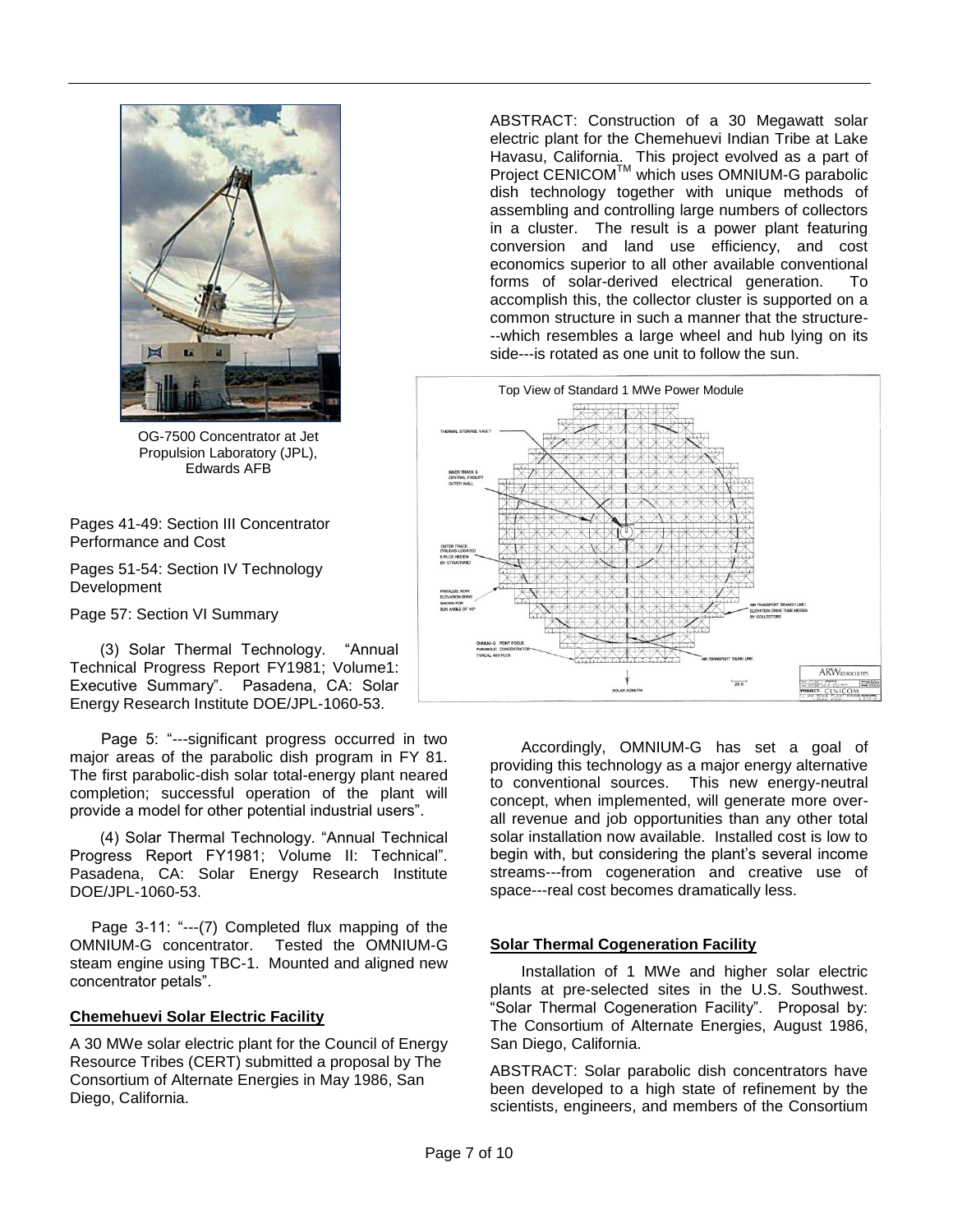group. Years of development, sophisticated testing, evaluation, and field experience have proven the equipment feasible, practical to construct, and economically competitive with other power sources. It is a market-ready resource with vast potential.

Accordingly, the Consortium of Alternate Energies and its proven project partner, OMNIUM-G of Anaheim, California, have set a goal of providing this technology as a major energy alternative to conventional power sources.



## **Advanced Solar Cogeneration Systems.**

Standard 1 MWe solar electric plant at Borrego Springs, CA. "Advanced Solar Cogeneration Systems". Proposal by: The Consortium of Alternate Energies, March 1984, San Diego, California.

ABSTRACT: System design is considered a "standard plant", well adapted for use throughout the world. It is designed to perform several functions. It will produce 1,000 kilowatts of electricity, desalinate brackish underground water, and provide residual heat for a variety of agricultural, commercial or residential uses. No by-product of the plant will go unused; even the very residue left from the water purification process will be sold as a fertilizer component.

 The facility utilizes parabolic concentrator solar thermal technology, a well-proven process based on common thermal, mechanical, electronic and materials engineering principles.

#### **African Village Development Project**

Standard 1 MWe energy clusters for developing nations. "African Solar Energy-Based Village Development Project". Proposal by: The Consortium of Alternate Energies, September 1987, San Diego, California.

ABSTRACT: Utilizing proven parabolic dish concentrator equipment, grouped in 1-Megawatt or higher arrays, in areas proximate to underground water sources, local inhabitants may purify and distribute vast quantities of water for farming, culinary or livestock uses. Electricity and waste heat is also available for pumping, lighting, heating, cooling or any number of other functions needed in basic village or community development.

The systems are modular and expandable, according

to need. Plant energy output may be shifted into different modes of production as conditions dictate. Around these power clusters may develop other facilities and projects. The over-all goal, and very probable outcome of this activity, is actual local selfsufficiency in water resources, food production, nutrition, and economic development.

## **2. Pragmatic Implementation Experience**

#### **Accomplishment & Breakthroughs.**

Through 30 years, continuous improvements evolved in a most cost effective and pragmatic implementation of solar thermal processes. It is a long and tedious road from the scientific experiment to where all may derive benefit and share in the wealth and welfare of an idea.

## **Projects.**

Plentiful operations and maintenance field data has been documented from the proposals, installations, and projects which include:

| African village development                  | CAE, San Diego, CA            |  |
|----------------------------------------------|-------------------------------|--|
| Solar thermal enhanced oil recovery          | EXXON, Pittsburgh, PA         |  |
| Parabolic dish solar thermal<br>cogeneration | CAE, San Diego, CA            |  |
| Solar power plant, 30 MWe                    | Chemehuevi Indian<br>Reserve  |  |
| Solar thermal power plant                    | Borrego Springs, CA           |  |
| Solder manufacturing process                 | Litton, Anaheim, CA           |  |
| Potato Chip Process                          | Laura Scuddar, Anaheim,<br>СA |  |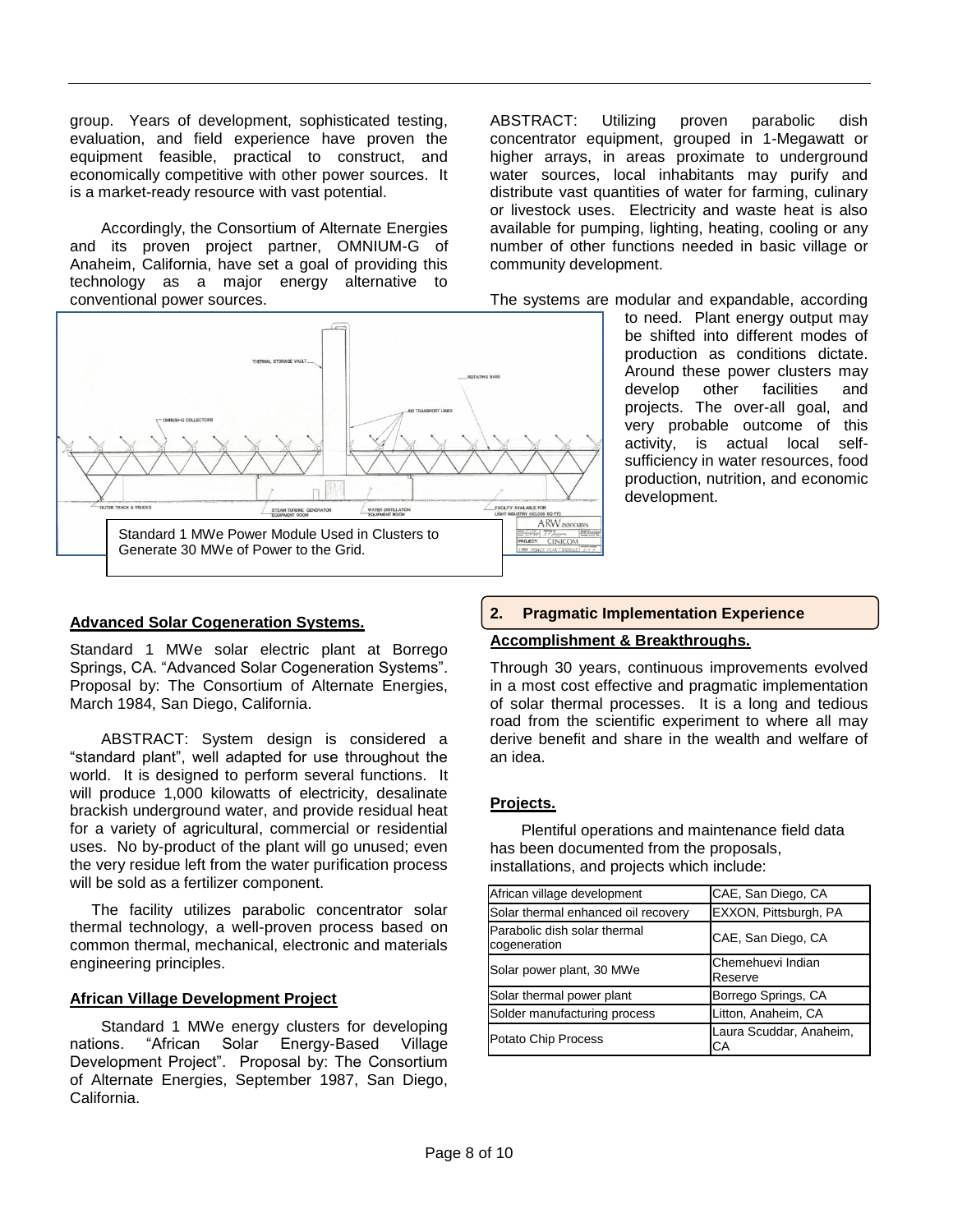## **Life Cycle Considerations**

30 Year Life

Superior performance of aluminum over glass collectors

## **Construction Techniques**

Simplified light-weight and durable mirror design Conventional off-the-shelf materials and processes

#### **Manufacturing Processes**

Standard commercial tools, materials, personnel Refined and finely tuned "lessons learned" methods

## **Safety**

Concern for environment, human and animal hazards in construction, implementation, and utilization—no environmental risk

#### **Maintainability**

Environmentally protected components requiring only preventative maintenance and cleaning to insure long life

#### **Reliability**

Inclement weather resistant and durable conventional utility power components with minimization of moving parts

## **Survivability**

Innovative techniques to protect against potentially destructive high velocity wind and wind-driven particles

#### **Cost/Effectively**

Optimally sized for maximum utility of energy

#### **Installations.**

The product is designed for crating and shipping via any land, sea or air transport carrier. At any worldwide destination, the product is re-assembled onsite and installed manually using included tools and lifting devices. Installations and pictures of projects are seen hyperlinked on the following page: